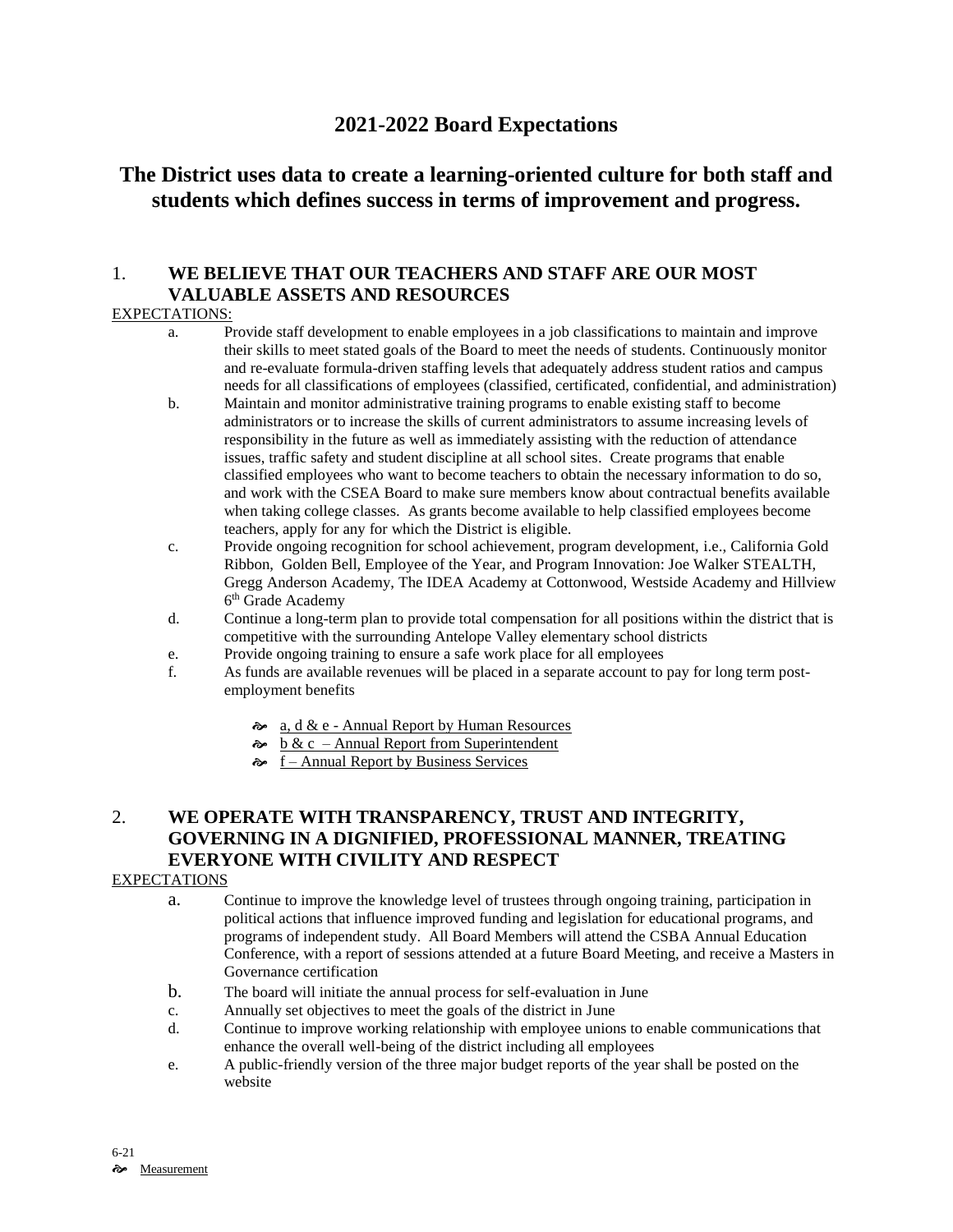# 3. **WE ARE ABSOLUTELY COMMITTED TO PROVIDING A SAFE, DISTINGUISHED AND ENGAGING LEARNING ENVIRONMENT THAT ENSURES ALL STUDENTS LEARN TO THEIR HIGHEST POTENTIAL**

#### EXPECTATIONS:

- a. Staff will monitor comprehensive plans for improving student achievement including the Local Control Accountability Plan (LCAP) and the Comprehensive Safety Plans including the sections related to student discipline.
- b. All students will receive rigorous and effective instruction, support and intervention that afford equitable access to a high quality educational experience in an environment that nurtures critical thinking, communication, collaboration, creativity and social responsibility.
- c. Teachers will use research-based best practices to design and deliver instruction, which addresses the knowledge, concepts and skills outlined in the State Standards. Teachers will design lessons that actively engage the minds of all learners with that which is to be learned. Learning objectives that describe what students will be able to do successfully and independently at the end of each lesson will be clearly articulated. Formative assessment will be used to guide and inform instruction. Summative assessment will be used to measure student learning.
- d. Professional Development will be aligned to improve student outcomes. Data will be collected to substantiate growth in student achievement.
- e. The district will review School Safety protocols.
- f. Principals will schedule an annual parent/community meeting to discuss school safety.
	- Annual Report by Educational Services

## 4. **WE ARE ABSOLUTELY COMMITTED TO PROVIDING THE NECESSARY FACILITIES TO MEET THE HOUSING AND EDUCATION NEEDS OF OUR CHANGING STUDENT POPULATION AND A VISION THAT PROMOTES AND SUPPORTS THEIR FUTURE**

#### **EXPECTATION**

- a. Monitor and maintain high-quality information technology systems throughout the District
- b. Continue to implement sustainable clean energy programs that promote the long-term well-being of both the District's finances and the environment.
- c. Receive annual updates to the District's Facilities Master Plan while exploring and securing options to finance the plan.
	- $\phi$  b & c Annual Report by Business Services

## 5. **WE ARE FISCALLY TRUSTWORTHY AND DEDICATED TO RESPONSIBLE FINANCIAL ACCOUNTABILITY**

#### EXPECTATIONS:

- a. Continue to decrease encroachment of general funds by Special Education
- b. Continue to update and implement the adopted Technology Plan
- c. Continue to increase operational efficiency
- d. Citizens Oversight Committee will hold required meetings
- e. Set budget priorities based on the goals of the District
- f. Support and retain partnerships that have a mutual priority to maximize the available dollars for improving programs for students
- g. Maintain student Average Daily Attendance to exceed 96% percent.
- h. Senior Staff to hold twice-yearly fiscal status updates at employee work locations in order to educate and inform our stakeholders